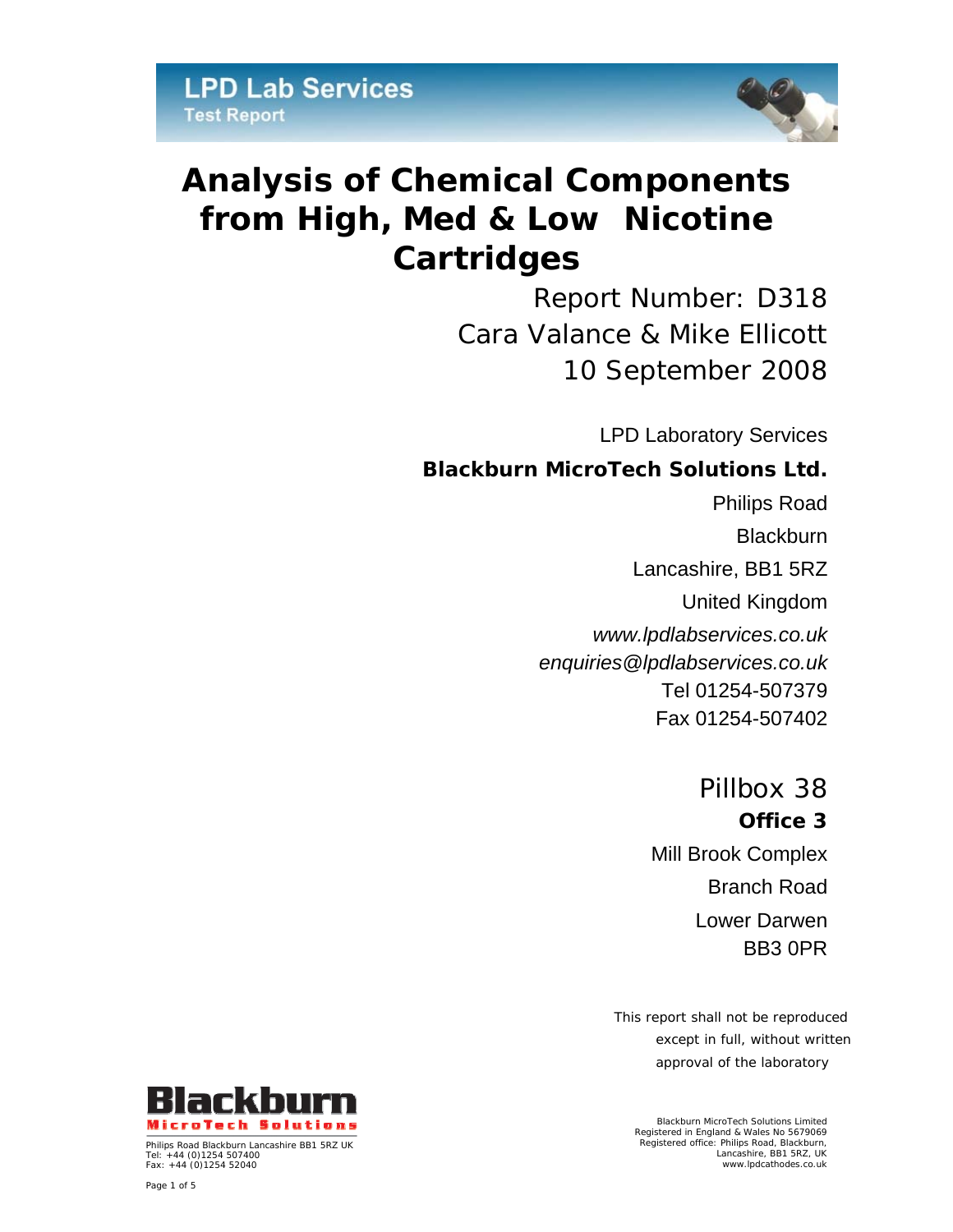#### **1. Background**

Nicotine solution cartridges were supplied for analysis by 'The Electronic Cigarette Co (UK) Ltd' as part of their due diligence to confirm the components currently found within the Nicotine Solution formulation. Samples cartridges labelled High, Medium and Low nicotine were supplied.

Solutions of this type can be used in an electronic cigarette which replicates the action of smoking, producing a tobacco aromatized smoke which when inhaled quickly delivers the nicotine to the lung.

The Electronic Cigarette does not emit a tarry smoke, or produce an ash deposit, and can be used to wean the smoker off 'cigarette smoking' in a controlled manner.

# **2. Sample**

The samples were received on the 01/09/2008.

- 1 x Nicotine cartridge HIGH
- 1 x Nicotine cartridge MED
- 1 x Nicotine cartridge LOW

#### **3. GC-MS Method**

The samples were analyzed by an external flavour laboratory to determine the components present by GC-MS (gas chromatography mass-spectrometry).

Column: Alltech Flavour & Essences Capillary Column – 30 m x 250 µm x 0.5 µm Temperature:  $50^{\circ}$ C 4 min, ramp 10°C/min to 210°C Analysis Time: 81 min Injection: Split Carrier gas: Helium

The GC method employed may not detect some less volatile components that may be found in the samples, or where components are present in such low levels that they are below detection limits for the GC-MS method.

# **4. GC-MS Results**

The Nicotine cartridge samples were diluted with Propylene Glycol to allow sufficient sample for injection.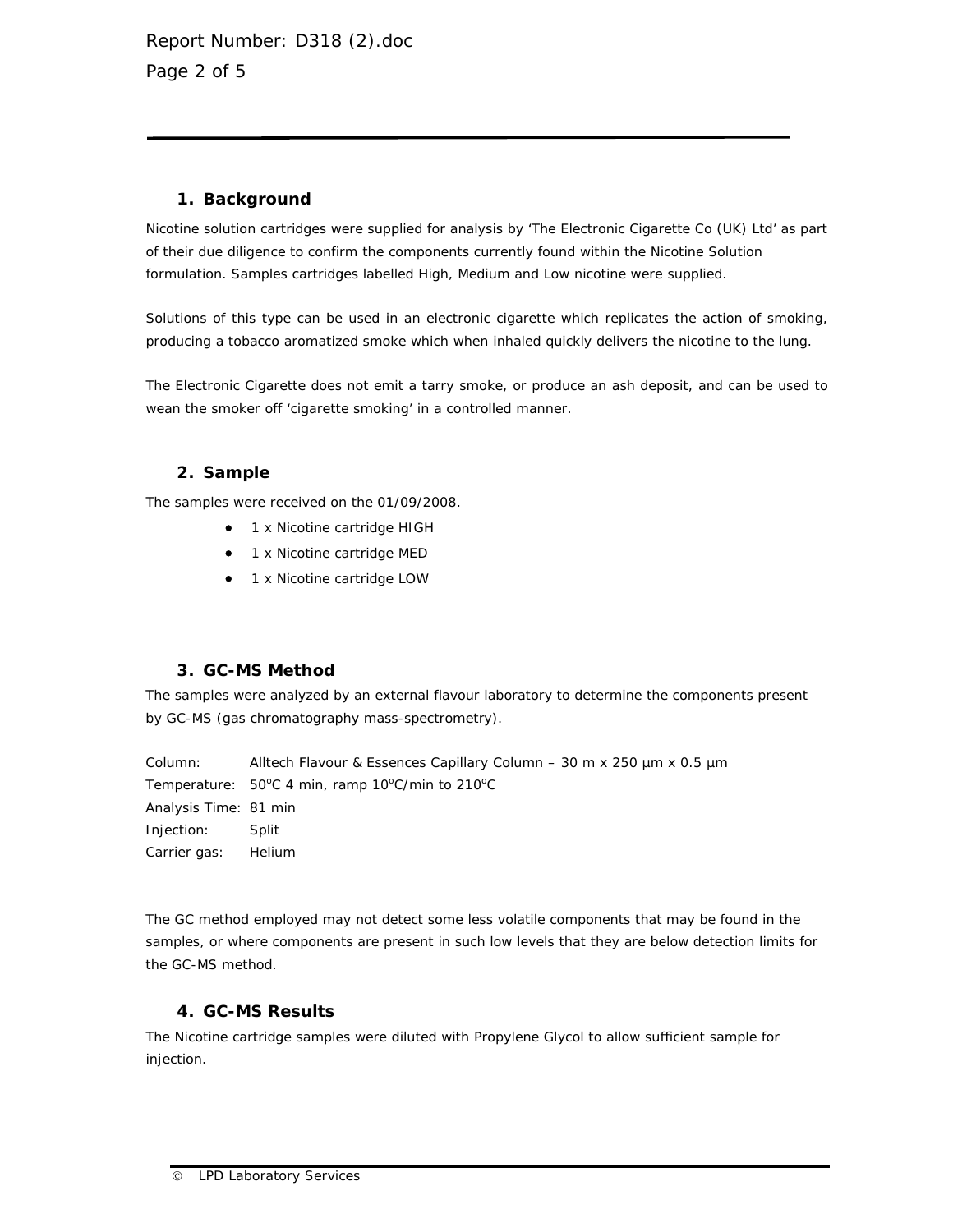Report Number: D318 (2).doc Page 3 of 5

# **Table 1 – Nicotine High/ Med / Low Summary of GC-MS peak identification, CAS Number, and associated Risk Phrases**

| No             | Component   | <b>Nicotine</b> | <b>Nicotine</b> | <b>Nicotine</b> | CAS No.        | <b>Effects to Humans of pure</b> |
|----------------|-------------|-----------------|-----------------|-----------------|----------------|----------------------------------|
|                | <b>Name</b> | <b>HIGH</b>     | <b>MED</b>      | <b>LOW</b>      |                | product in isolation via         |
|                |             | Cartridge       | Cartridge       | Cartridge       |                | inhalation route                 |
|                |             |                 |                 |                 |                | $R20 = \text{harmful by}$        |
|                |             |                 |                 |                 |                | inhalation                       |
|                |             |                 |                 |                 |                | $R23$ = Toxic by inhalation      |
|                |             |                 |                 |                 |                | $R26 = Irritating to$            |
|                |             | <b>Detected</b> | <b>Detected</b> | <b>Detected</b> |                | respiratory system               |
|                |             | Yes/no?         | Yes/no?         | Yes/no?         |                | $R39/23$ = Danger of             |
|                |             |                 |                 |                 |                | serious irreversible effects     |
|                |             |                 |                 |                 |                | through inhalation               |
| 1              | Nitrogen    | yes             | yes             | yes             | 7727-37-9      | Possibly present due to inert    |
|                |             |                 |                 |                 |                | packaging                        |
| 2              | Ethanol     | yes             | no              | no              | $64 - 17 - 5$  | $R11 =$ Highly Flammable         |
| 3              | Water       | yes             | yes             | yes             | 7732-18-5      | Non hazardous                    |
| 4              | Propylene   | yes             | yes             | yes             | $57 - 55 - 6$  | Not currently recognized as      |
|                | Glycol      |                 |                 |                 |                | giving any health hazards. So    |
|                |             |                 |                 |                 |                | some MSDS's say no harmful       |
|                |             |                 |                 |                 |                | effects from inhalation, while   |
|                |             |                 |                 |                 |                | others may list some possible    |
|                |             |                 |                 |                 |                | health hazards including by      |
|                |             |                 |                 |                 |                | respiration route                |
|                |             |                 |                 |                 |                | However, it is listed as a       |
|                |             |                 |                 |                 |                | suspected respiratory            |
|                |             |                 |                 |                 |                | toxicant, suspected skin or      |
|                |             |                 |                 |                 |                | sense organ toxicant,            |
|                |             |                 |                 |                 |                | suspected neurotoxicant, and     |
|                |             |                 |                 |                 |                | a suspected immunotoxicant.      |
| 6              | Nicotine    | yes             | yes             | yes             | $54 - 11 - 5$  | $R23$ = Toxic by inhalation      |
|                |             |                 |                 |                 |                | $R24$ = Toxic in contact with    |
|                |             |                 |                 |                 |                | skin                             |
|                |             |                 |                 |                 |                | $R25$ = Toxic if swallowed       |
|                |             |                 |                 |                 |                |                                  |
|                |             |                 |                 |                 |                | Poison - maybe fatal if          |
|                |             |                 |                 |                 |                | inhaled                          |
| $\overline{7}$ | Triacetin   | no              | yes             | no              | $102 - 76 - 1$ | No Risks identified              |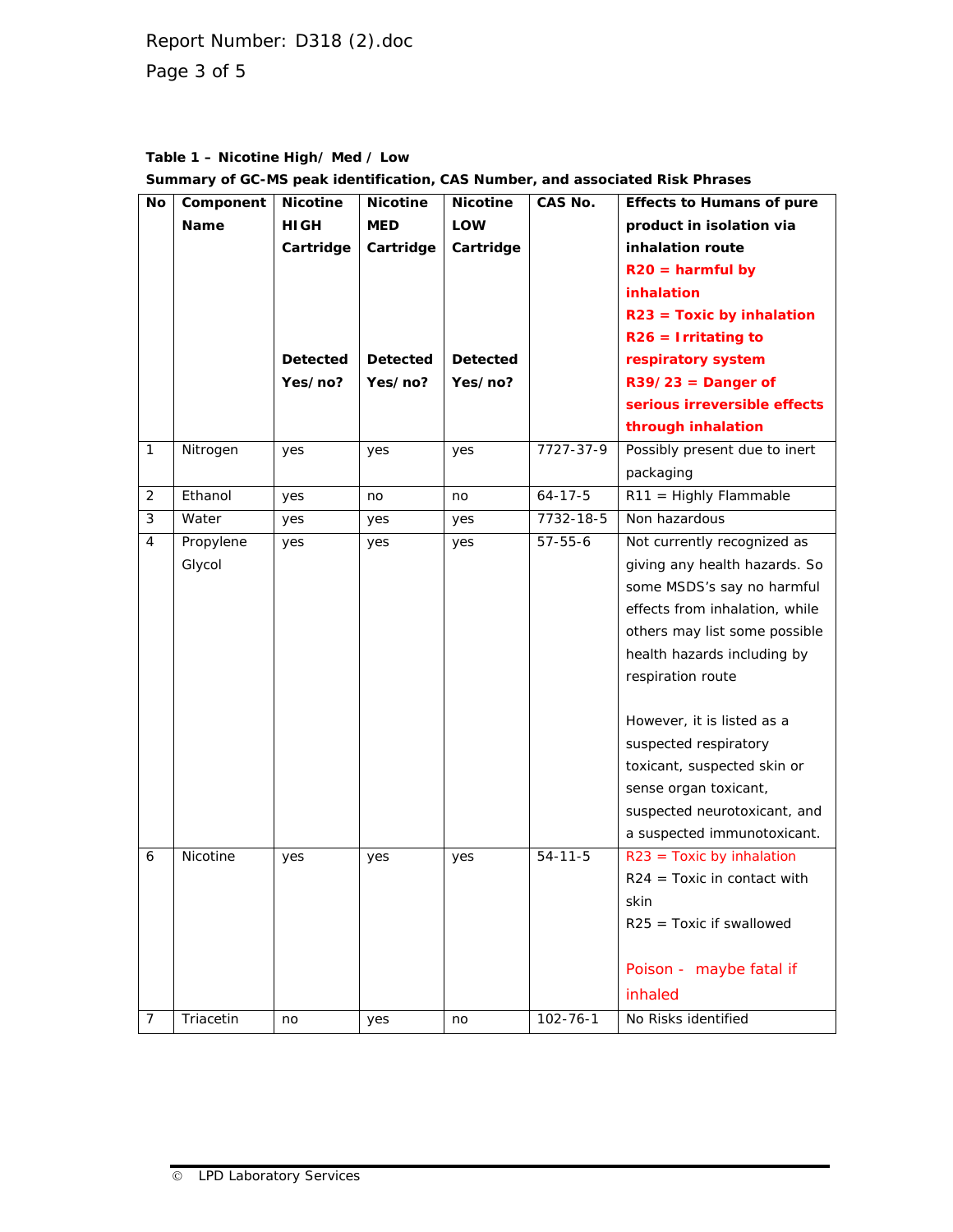Report Number: D318 (2).doc Page 4 of 5

# **5. Discussion**

The composition of the three solutions in the nicotine cartridges has been investigated by LPD Laboratory Services, in order to try and re-affirm that the nicotine solutions are a much safer alternative when used in the electronic cigarette, when compared to smoking with traditional cigarettes.

All three solutions needed to be diluted with solvent (Propylene Glycol) to yield sufficient liquid to inject onto the GC-MS, and so nominal % compositions have been omitted.

All three nicotine solutions contain the addictive yet poisonous nicotine component, as do traditional cigarettes.

Only the cartridge labelled HIGH appeared to contain low levels of Ethanol solvent. Ethanol was not detected in the MED and LOW nicotine solutions.

All three nicotine solutions do appear to contain large amounts of propylene glycol aerosol forming solvent. Different suppliers of this chemical appear to offer differing hazard ratings on their respective MSDS's. Some indicate no ill effects from inhalation which is fine, while others indicate CNS and spleen health issues may exist from prolonged inhalation of the chemical.

Researching the chemical profile for propylene glycol<sup>1</sup> indicates that although there would appear to be 'no current recognized health hazards', the chemical is 'suspected to be a respiratory toxicant'. If Propylene Glycol subsequently becomes 'recognized as a respiratory toxicant' following the launch of the product in Europe, then 'Pillbox 38' should be looking for an even safer alternative such as Glycerol.

Only the MED nicotine solution contained traces of Triacetin, a noted cigarette additive with no identifiable risks.

#### **6. Conclusion**

On balance, the nicotine solution cartridges appears to offer a much safer alternative to the traditional cigarette. Apart from the required toxic Nicotine, the samples tested appear to be fairly clean and free from other potentially toxic chemicals.

Using this type of nicotine solution, the artificial smoke generated by an Electronic Cigarette would not appear to contain the toxic cocktail of toxic carcinogenic compounds found in traditional tobacco smoke. Some 600+ chemicals have been identified in traditional smoke tobacco, of which many are carcinogenic.